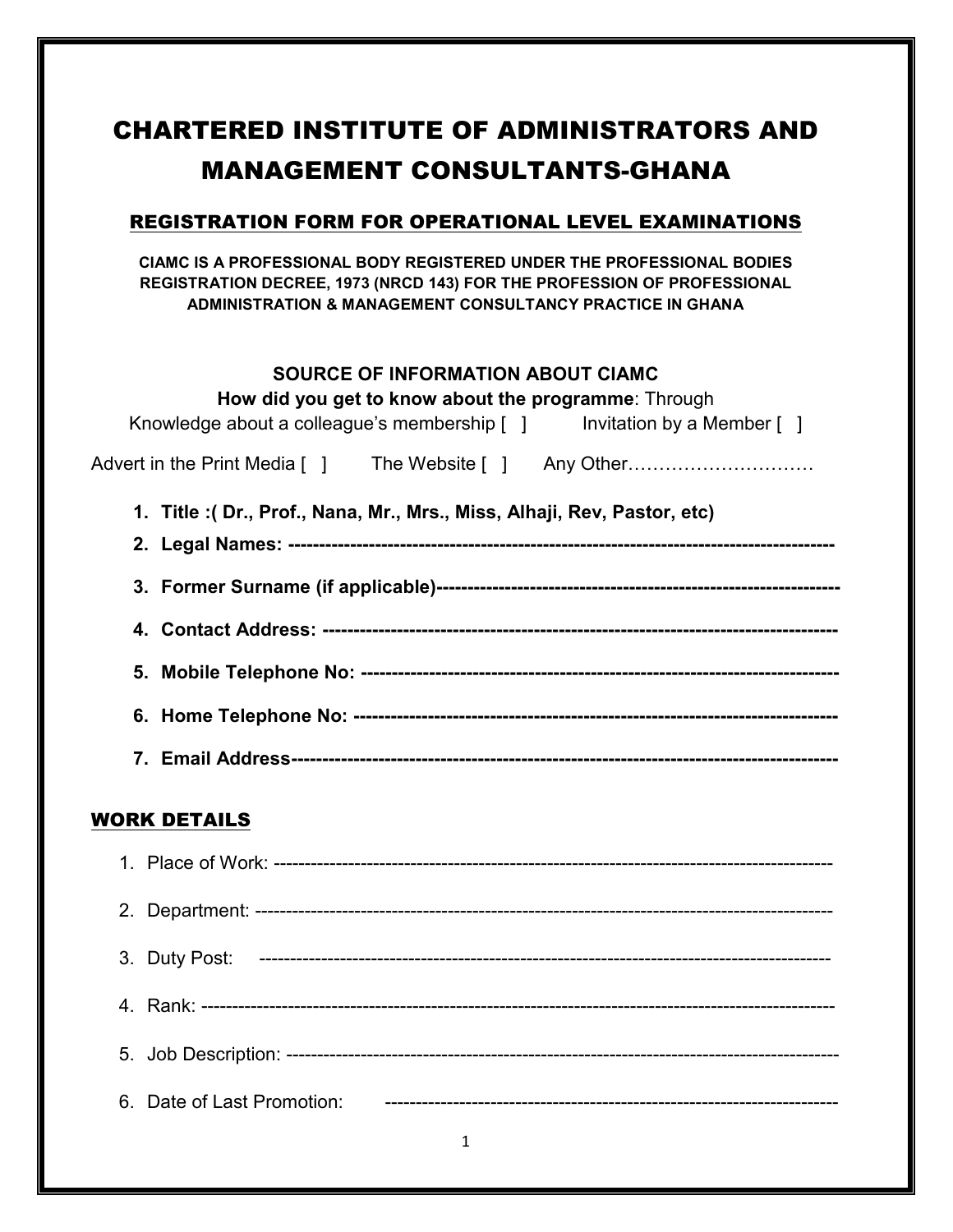| <b>EDUCATIONAL QUALIFICATION</b>                                                         |
|------------------------------------------------------------------------------------------|
|                                                                                          |
|                                                                                          |
| 2. Highest Professional Qualification held & date: ------------                          |
|                                                                                          |
| 3. List of Seminars, & in- service courses and workshops attended with dates:----------- |
|                                                                                          |
|                                                                                          |
|                                                                                          |
|                                                                                          |
|                                                                                          |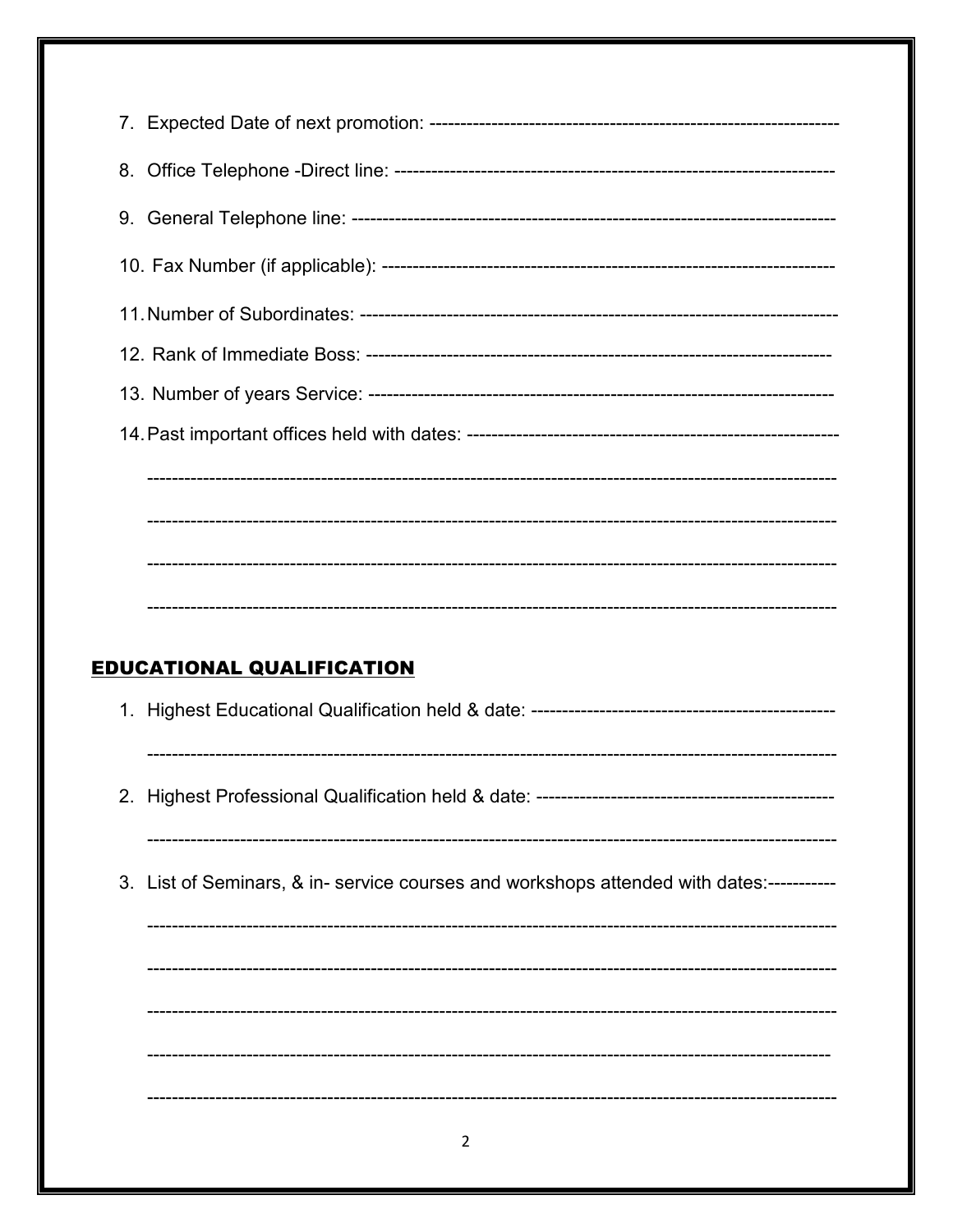4. Ongoing Course & date of expected completion: ----------------------------------------------

--------------------------------------------------------------------------------------------------------------- ---------------------------------------------------------------------------------------------------------------

## Referee's Recommendation (CIAMC MEMBERS ONLY)

I hereby recommend the applicant for admission into the Operational Level Examinations Programme as applied. I found him/her adequately suitable in character and in experience

## Documents to submit with this application

- 1. 4 (stamp size) passport photograph
- 2. Copy of Transcript of Academic Record
- 3. Copies of Certificates of in –service seminars and short courses attended
- 4. A copy of current Curriculum Vitae (CV)
- 5. Membership Registration Fee of GH¢150.00
- 6. Application fee of GH¢50.00

## **Declaration**

I hereby declare to the best of my knowledge that all documents and information submitted or made available by me for the process of this application are true and complete.

I understand that CIAMC reserves the right at any stage to withdraw a place which has been offered to me, or cancel my membership registration, which has been made on the basis of incomplete information.

**------------------------------------------- Signature of Applicant & Date**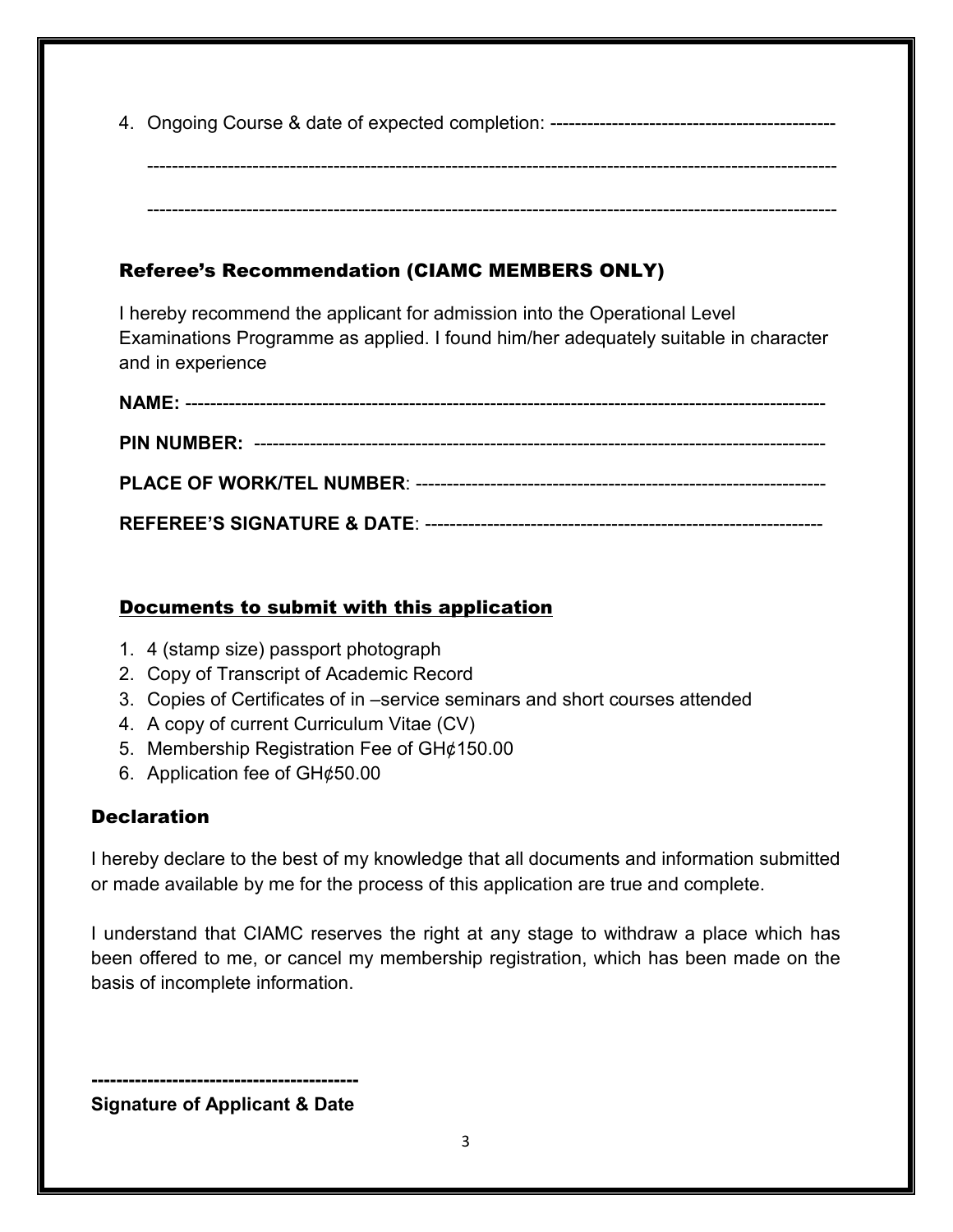# CHARTERED INSTITUTE OF ADMINISTRATORS AND MANAGEMENT CONSULTANTS-GHANA

# MEMBERSHIP APPLICATION FORM

**CIAMC IS A PROFESSIONAL BODY REGISTERED UNDER THE PROFESSIONAL BODIES REGISTRATION DECREE, 1973 (NRCD 143) FOR THE PROFESSION OF PROFESSIONAL ADMINISTRATION & MANAGEMENT CONSULTANCY PRACTICE IN GHANA** 

**1. Title :( Dr., Prof., Nana, Mr., Mrs., Miss, Alhaji, Rev, Pastor, etc)** 

#### WORK DETAILS

| $\sim$ 4 |
|----------|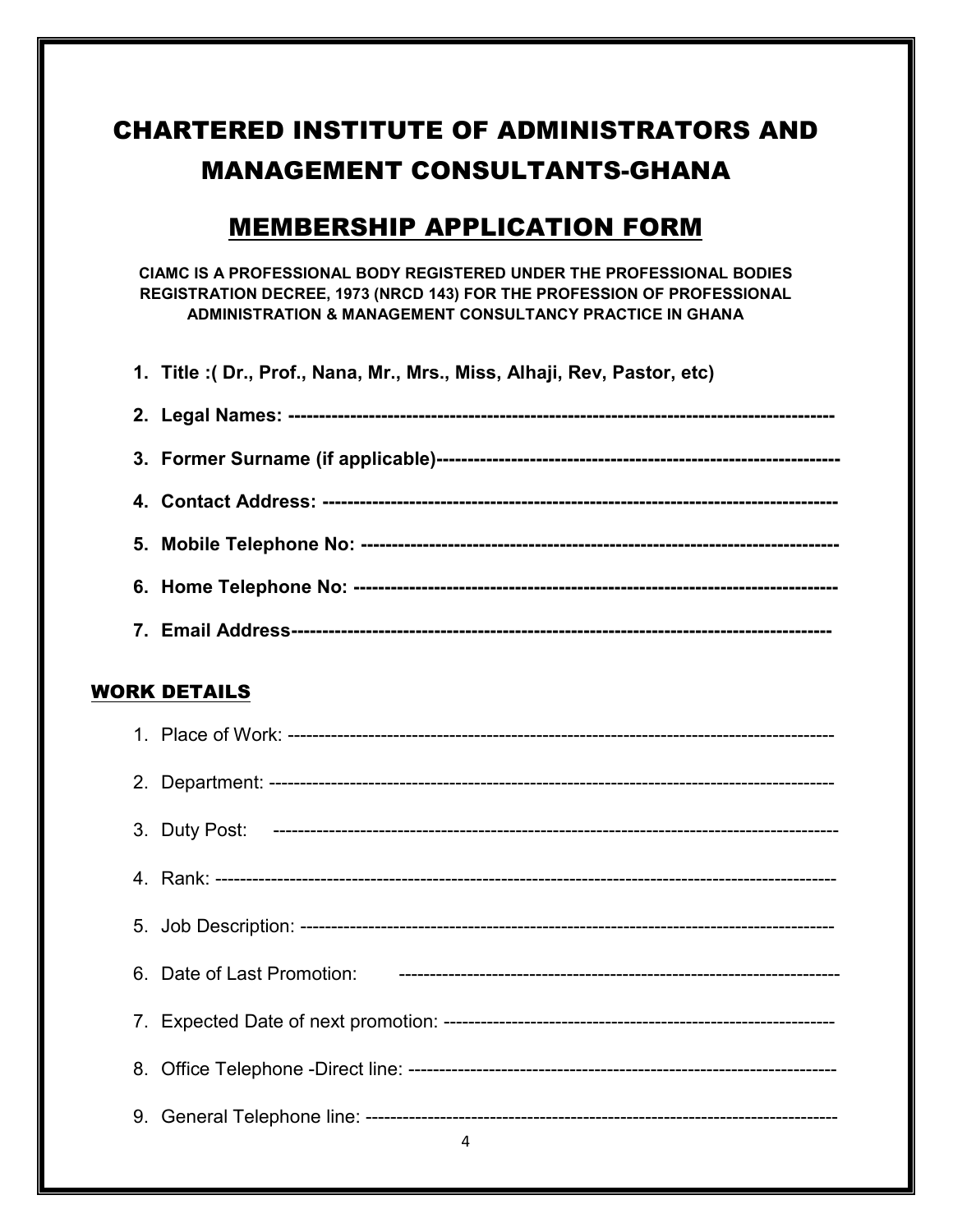| <b>EDUCATIONAL QUALIFICATION</b>                                                        |
|-----------------------------------------------------------------------------------------|
| 1.                                                                                      |
|                                                                                         |
| 3. List of Seminars, & in- service courses and workshops attended with dates:---------- |
|                                                                                         |
|                                                                                         |
|                                                                                         |
|                                                                                         |
|                                                                                         |
| 5                                                                                       |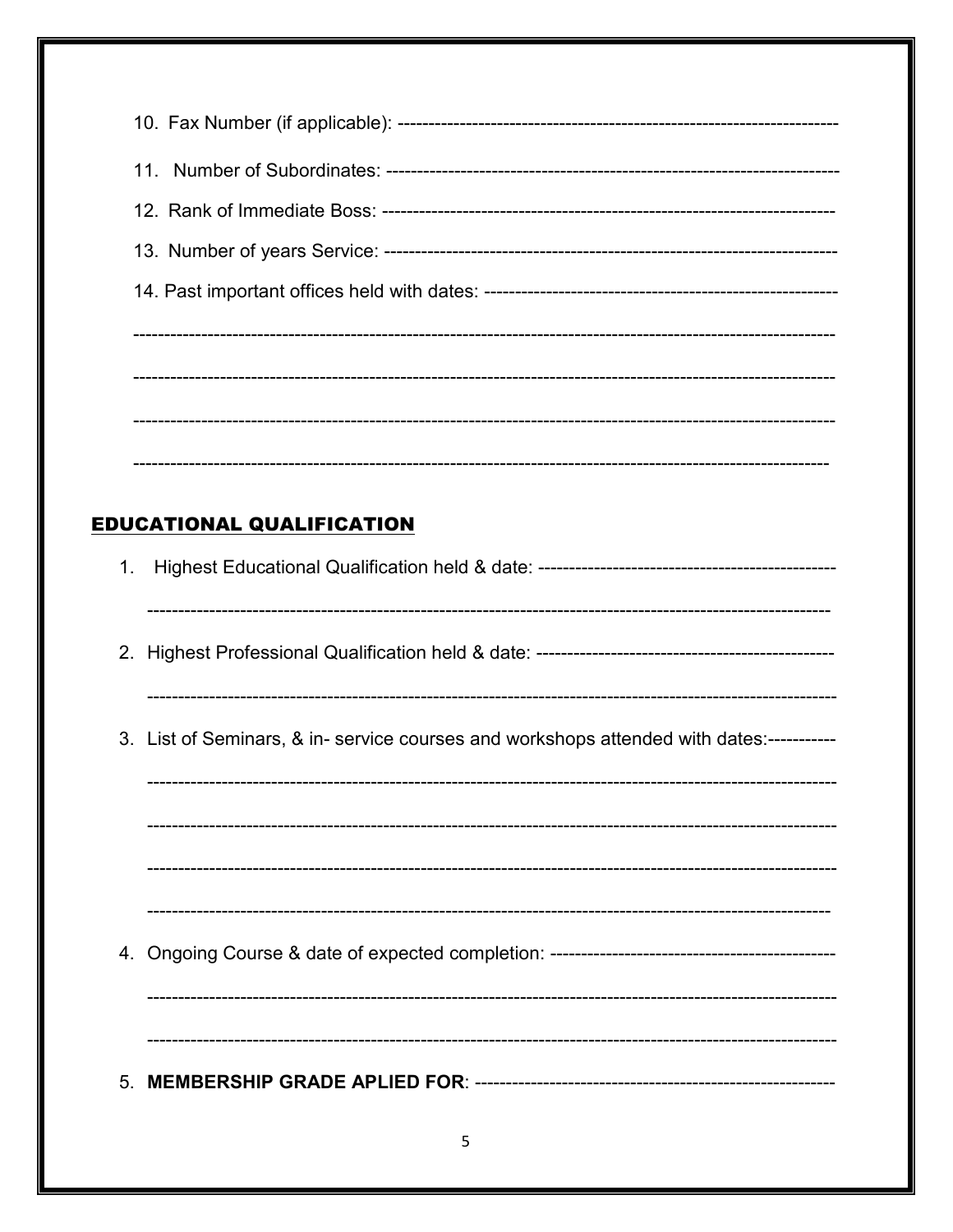## **CHECK LIST FOR APPLICANTS** Passport Photograph

- Certified copies of certificates
- A detailed C. V
- Copy of Transcript of Academic Record
- 4 stamp size passport photographs
- Membership Registration Fee of GH¢150.00
- Application fee of GH¢50.00

#### **Declaration**

I hereby declare to the best of my knowledge that all documents and information submitted or made available by me for the process of this application are true and complete.

I understand that CIAMC reserves the right at any stage to withdraw a place which has been offered to me, or cancel my membership registration, which has been made on the basis of incomplete information.

**-------------------------------------------** 

#### **Signature of Applicant & Date**

### Referee's Recommendation (CIAMC MEMBERS ONLY)

I hereby recommend the applicant for admission into the Operational Level Examinations Programme. I found him/her adequately suitable in character and in experience

**NAME:** ---------------------------------------------------------------------------------------------------------

**PIN NUMBER:** -----------------------------------------------------------------------------------------

**PLACE OF WORK/TEL NUMBER**: --------------------------------------------------------------------

**REFEREE'S SIGNATURE & DATE**: ------------------------------------------------------------------

#### FOR OFFICIAL USE ONLY

**STUDENT REGISTRATION MUMBER**: ----------------------------------------------------------------------------------------

**DATE OF REGISTRATION:** --------------------------------------------------------------------------------------------------------

**PIN -------------------------------** ----------------------------------------------------------------------------------------------------

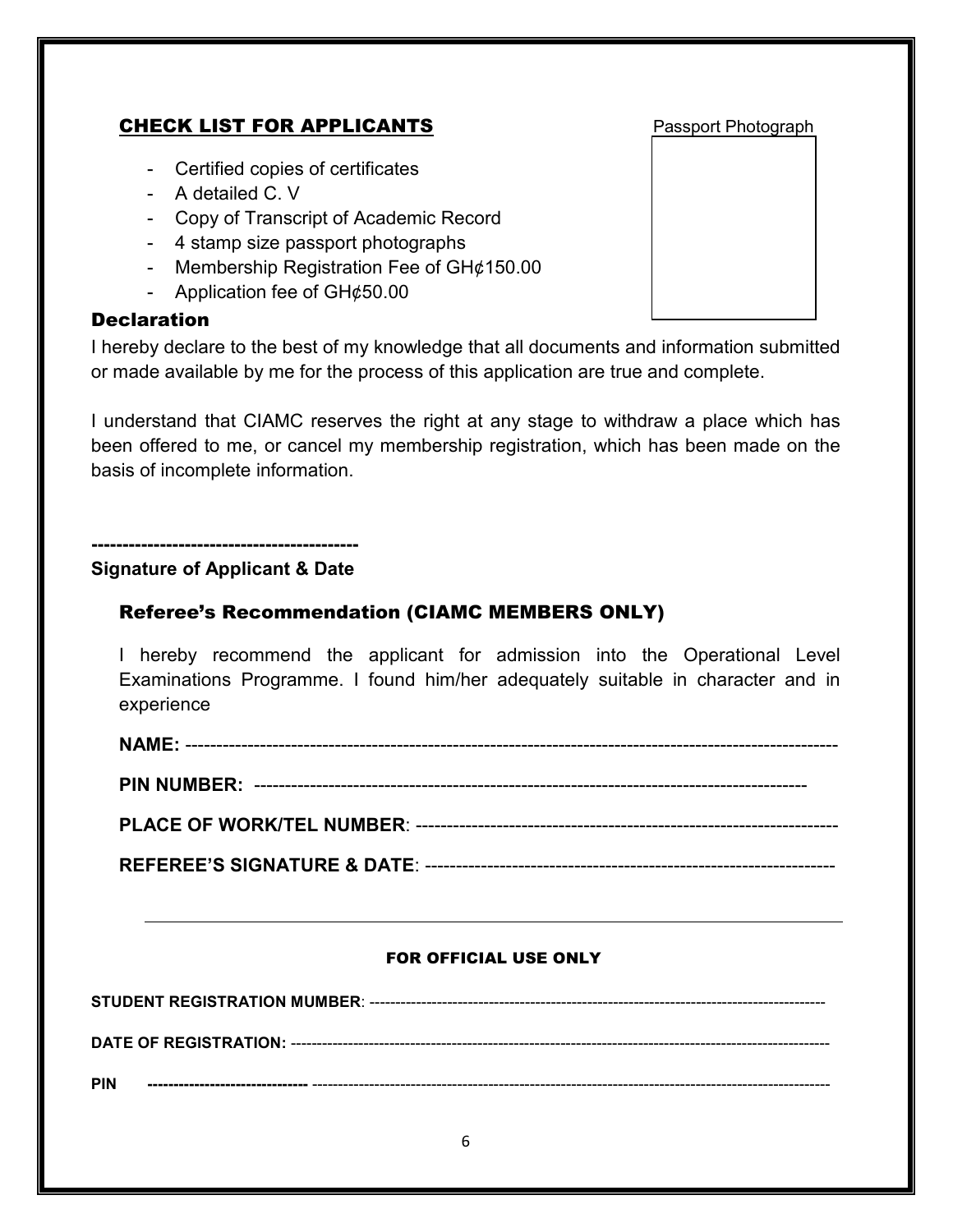## **CHARTERED INSTITUTE OF ADMINISTRATORS AND MANAGEMENT CONSULTANTS-GHANA**

## CONFIDENTIAL REFERENCE FORM

#### TO BE COMPLETED BY AN ACADEMIC OR PROFESSIONAL REFEREE

THE INSTITUTE (CIAMC) WILL ATTEMPT TO MAINTAIN THE CONFIDENTIALITY OF THIS LETTER. HOWEVER, PERSONS WHO WRITE LETTERS OF REFERENCE SHOULD KNOW THAT CIAMC MAY BE REQUIRED TO DISCLOSE THE LETTER TO THE STUDENT UNDER THE FREEDOM OF INFORMATION ACT

#### **THIS SECTION TO BE COMPLETED BY THE APPLICANT BEFORE PASSING TO REFEREE**

FULL NAME OF APPLICANT:

PROGRAMME TO WHICH YOU ARE APPLYING **Operational Level Examinations Programme**

The following sections are to be completed by the referee. The information in this document will be treated as strictly confidential. The purpose of the reference is to assess the ability of the applicant to undertake advanced studies and research. ONCE COMPLETED, RETURN THE COMPLETED FORM, SIGNED AND SEALED IN AN ENVELOPE, TO THE APPLICANT **OR** SEND THE REFERENCE TO THE INSTITUTE

| NAME OF REFEREE        | POSITION/RANK    |  |
|------------------------|------------------|--|
| <b>INSTITUTION</b>     | <b>TELEPHONE</b> |  |
|                        | <b>FAX</b>       |  |
| <b>MAILING ADDRESS</b> | <b>EMAIL</b>     |  |

#### **KNOWLEDGE OF APPLICANT**

IN WHAT CAPACITY (E.G. TEACHER, SUPERVISOR, EMPLOYER) HAVE YOU KNOWN THE APPLICANT?

HOW LONG HAVE YOU KNOWN THE APPLICANT? (YEARS/MONTHS)

TO APPROXIMATELY HOW MANY STUDENTS IN THE PAST FIVE YEARS AND AT THE SAME LEVEL OF STUDY ARE YOU COMPARING THE APPLICANT

IF YOU HAVE NOT KNOWN THE APPLICANT IN AN ACADEMIC OR PROFESSIONAL CAPACITY, PLEASE INDICATE THE BASIS UPON WHICH YOU FEEL YOU ARE ABLE TO ASSESS THE APPLICANT'S CAPABILITY FOR STUDIES AT THE ADVANCED LEVEL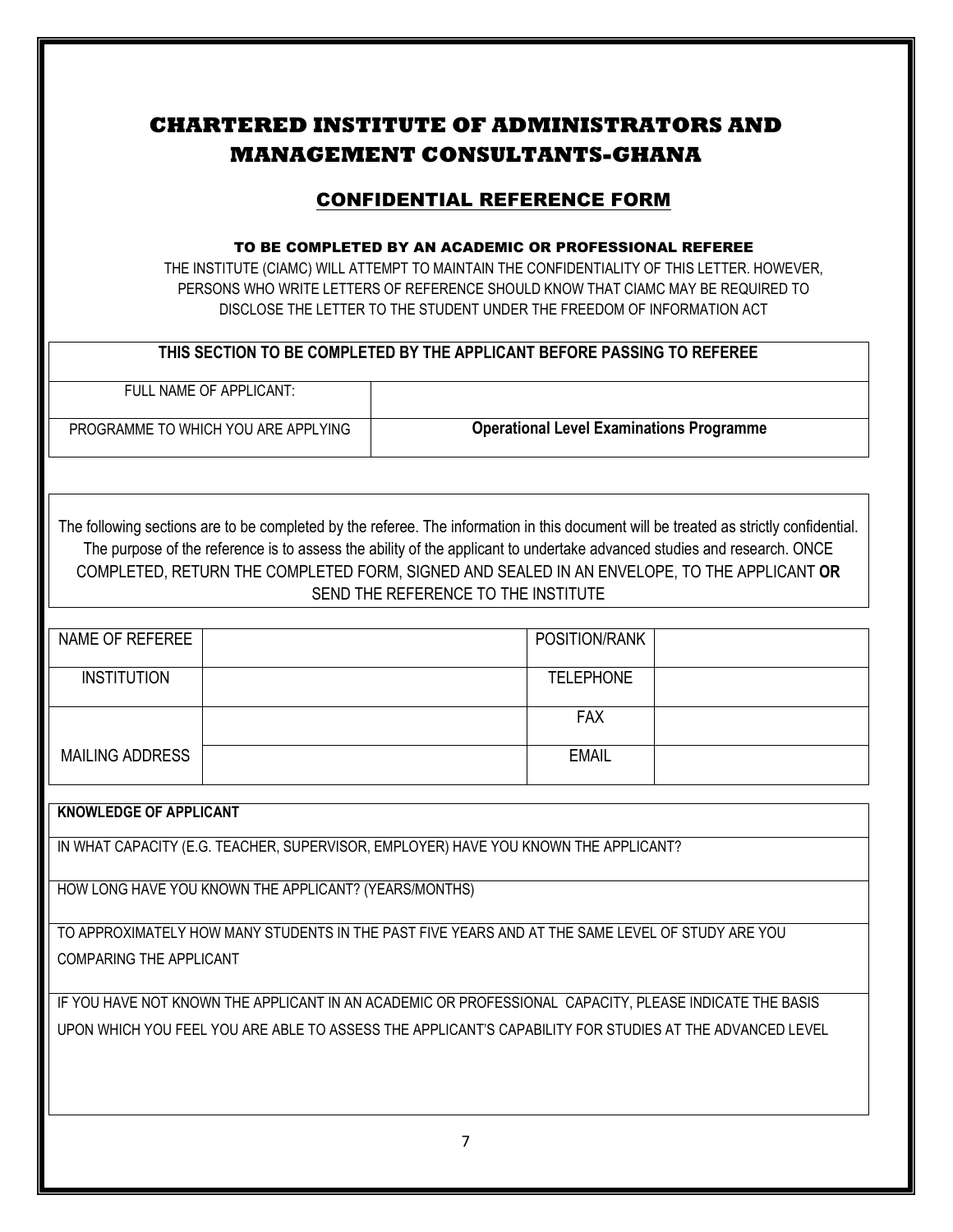| <b>SPECIAL ABILITY</b>                                                                   |                                            |                              |                           |                              |                               |                                         |
|------------------------------------------------------------------------------------------|--------------------------------------------|------------------------------|---------------------------|------------------------------|-------------------------------|-----------------------------------------|
| FOR EACH CATEGORY PLACE A<br><b>CHECKMARK UNDER THE MOST</b><br>APPROPRIATE COLUMN       | <b>OUTSTANDING</b><br>(TDP <sub>5%</sub> ) | <b>SUPERIOR</b><br>$(5-10%)$ | <b>GOOD</b><br>$(10-25%)$ | <b>AVERAGE</b><br>$(25-50%)$ | MARGINAL/POOR<br>(LOWER 50%)  | <b>NO BASIS FOR</b><br><b>JUDGEMENT</b> |
| PAST ACADEMIC/PROFESSIONAL<br><b>ACHIEVEMENT</b>                                         |                                            |                              |                           |                              |                               |                                         |
| <b>SCHOLARLY PROMISE</b>                                                                 |                                            |                              |                           |                              |                               |                                         |
| INDEPENDENT RESEARCH/STUDY<br><b>CAPABILITY</b>                                          |                                            |                              |                           |                              |                               |                                         |
| <b>CREATIVITY</b>                                                                        |                                            |                              |                           |                              |                               |                                         |
| RESOURCEFULNESS                                                                          |                                            |                              |                           |                              |                               |                                         |
| ABILITY TO MEET DEADLINES                                                                |                                            |                              |                           |                              |                               |                                         |
| <b>OVERALL, I WOULD RATE THIS</b><br>STUDENT AS:                                         |                                            |                              |                           |                              |                               |                                         |
|                                                                                          |                                            |                              |                           |                              |                               |                                         |
| IF AN INTERNATIONAL STUDENT, PLEASE INDICATE THE APPLICANT'S ENGLISH LANGUAGE COMPETENCY |                                            |                              |                           |                              |                               |                                         |
| IS THE APPLICANT'S FIRST LANGUAGE ENGLISH?                                               |                                            | <b>YES</b>                   |                           | <b>NO</b>                    |                               |                                         |
| IF NO, PLEASE ASSESS YOUR VIEW OF THE APPLICANT'S COMPETENCY IN ENGLISH:                 |                                            |                              |                           |                              |                               |                                         |
| Written:                                                                                 |                                            |                              |                           |                              |                               |                                         |
| Read:                                                                                    |                                            |                              |                           |                              |                               |                                         |
| Oral:                                                                                    |                                            |                              |                           |                              |                               |                                         |
|                                                                                          |                                            |                              |                           |                              |                               |                                         |
|                                                                                          |                                            |                              |                           |                              |                               |                                         |
| FOR ACADEMIC REFEREES ONLY                                                               |                                            |                              |                           |                              |                               |                                         |
| IF THE APPLICANT APPLIED TO A GRADUATE PROGRAMME AT YOUR INSTITUTION, WOULD YOU:         |                                            |                              |                           |                              |                               |                                         |
| ACCEPT WITHOUT RESERVATION                                                               |                                            |                              |                           |                              | ACCEPT WITH SOME RESERVATIONS |                                         |
| ACCEPT TO A QUALIFYING YEAR ONLY                                                         |                                            |                              |                           |                              |                               |                                         |
| <b>REJECT</b>                                                                            |                                            |                              |                           |                              |                               |                                         |
|                                                                                          |                                            |                              |                           |                              |                               |                                         |
|                                                                                          |                                            | 8                            |                           |                              |                               |                                         |
|                                                                                          |                                            |                              |                           |                              |                               |                                         |